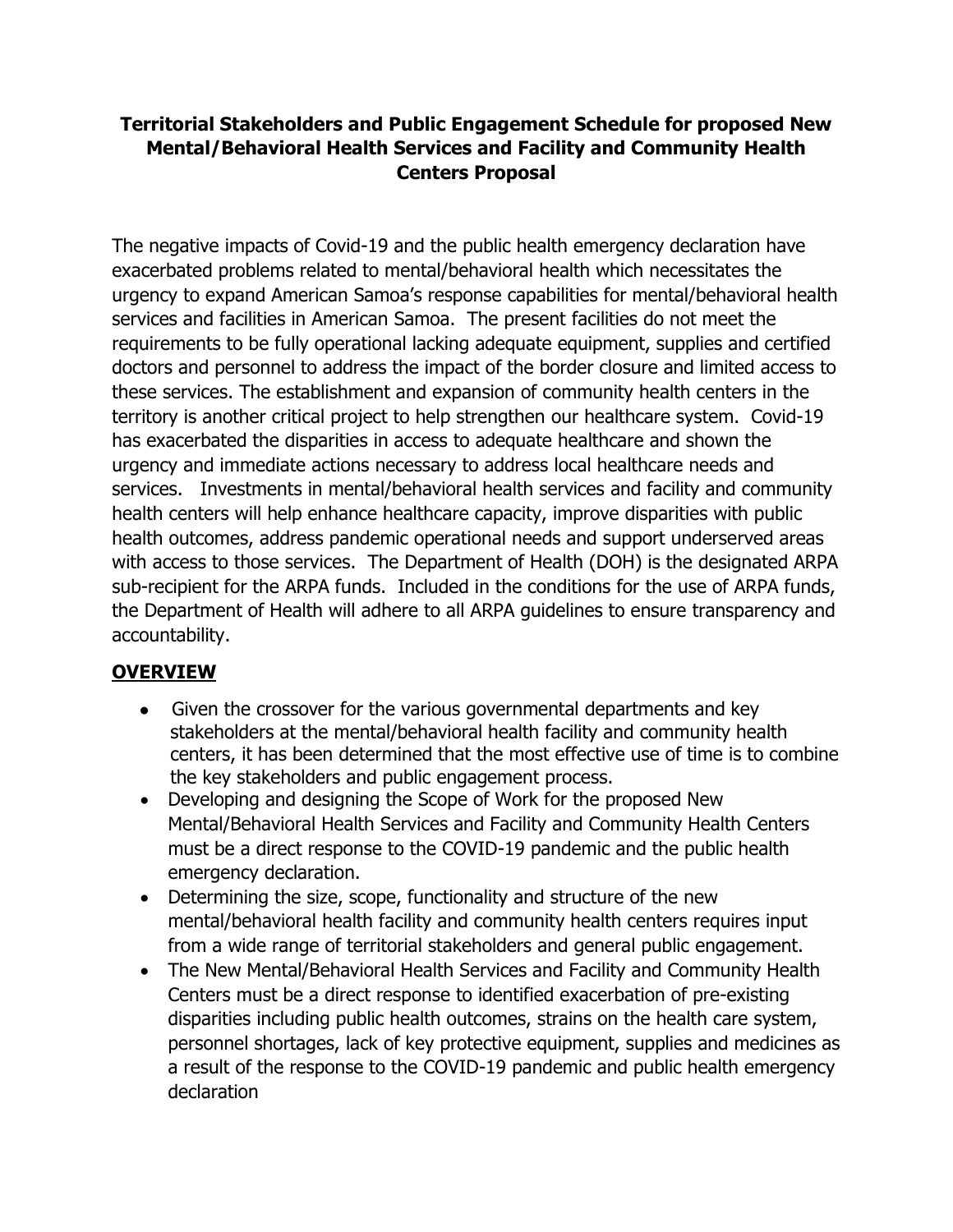- In addition to determining the physical structure, new or expanded mental/behavioral health and community health centers services and treatment, an assessment of the operational costs and the sustainability of the proposed new Mental/Behavioral Health Services and Facility and Community Health Centers along with the current facilities must be included.
- We applaud the considerable information and assessments that have already begun to be collected by the lead Departments/Authorities. This engagement schedule will ensure the information is collected under the established protocols of the American Samoa ARPA Oversight Office thereby further ensuring our compliance with the ARPA use of funds criteria.

# **(a) KEY STAKEHOLDERS**

- DOH
- $\bullet$  LBJ
- DHSS
- Medicaid Office
- Treasury
- NGO's
- Non-profit organizations
- Private sector representation
- Healthcare professionals
- Other branches of Government (legislative representation)
- ARPA Oversight Office

The lead department which is the Department of Health will conduct assessments and evaluations of the proposed facilities and develop a scope of work to include all relevant components covering:

- physical construction and site development (as needed),
- expanded or new mental/behavioral health services access to all the American Samoa Islands
- expanded or new community health center services all the American Samoa Islands
- Mental/Behavioral Health professionals' personnel and staffing needs
- Medical and Public Health Professionals' personnel and staffing needs
- Administrative and facilities personnel and staffing needs,
- Climate change considerations for renewable energy systems/ minimize carbon footprint
- Redundancy systems
- Projected annual operational costs
- Proposed budget for total project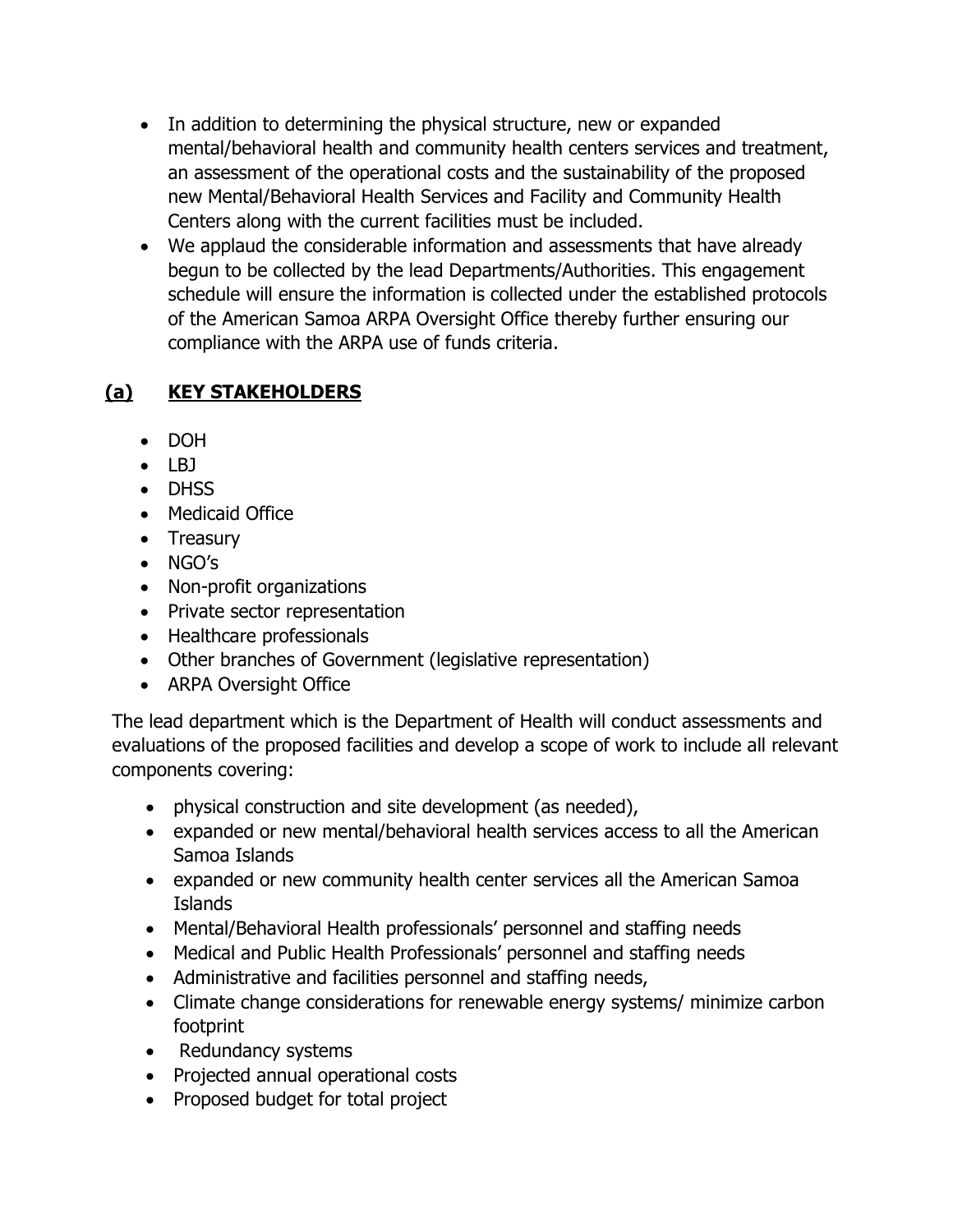• Proposed timeline

#### **Proposed questions to consider**

- 1. How does the new mental/behavioral health services and facility and community health centers specifically respond to the COVID-19 pandemic and the public health emergency declaration for American Samoa?
- 2. How can metal/behavioral health services be made available to all islands?
- 3. What are the specifications for the size of the new mental/behavioral health facility and community health centers?
- 4. What are the primary mental/behavioral health services and community health center services to be provided in the new facilities?
- 5. Will the new mental/behavioral health facility operate independent or as an extension of the current ones?
- 6. What are the estimated annual operational costs for the new mental/behavioral health services and facility and community health centers?
- 7. What new or existing services will be prioritized?
- 8. What are the estimated annual operational costs?
- 9. What are the plans to staff the new mental/behavioral health facility and community health centers?
- 10.ARPA funding includes certain language for construction relating to climate change (green energy, etc.), how will we incorporate into the scope of work?
- 11.Is developing Tele-medicine services being considered (broadband related issue that is prominent in the ARPA language?
- 12.What are the overall plans for the distribution of the award for mental/behavioral health facility and community health centers (how much for building costs, equipment, supplies & medicines, staff and personnel costs, etc.)?
- 13.Have all stakeholders had sufficient opportunity to provide input?

#### **Committee and General Public engagement schedule:**

- <u>(Date)</u> Release the Committee and General Public engagement schedule a) Overview of agenda and timeline, responsibilities
- \_\_(Date) Initial Committee meeting
	- a) Identify key objectives
	- b) Identify Committees (design, construction, medical, finance, etc.)
	- c) Timeline for draft scope of work
- <u>(Date)</u> First draft of Scope of work for committee review
- $\underline{\hspace{1cm}}$  (Date) Release the Committee Scope of work draft for general public input
- $\_\_ (Date)$  Initiate ARPA Oversight Office adopted Community Engagement protocols (see below)
- $\Box$ (Date) Public hearing to be scheduled
- <u>(Date)</u> 30-day public notice period closes
- (Date) Public input period open